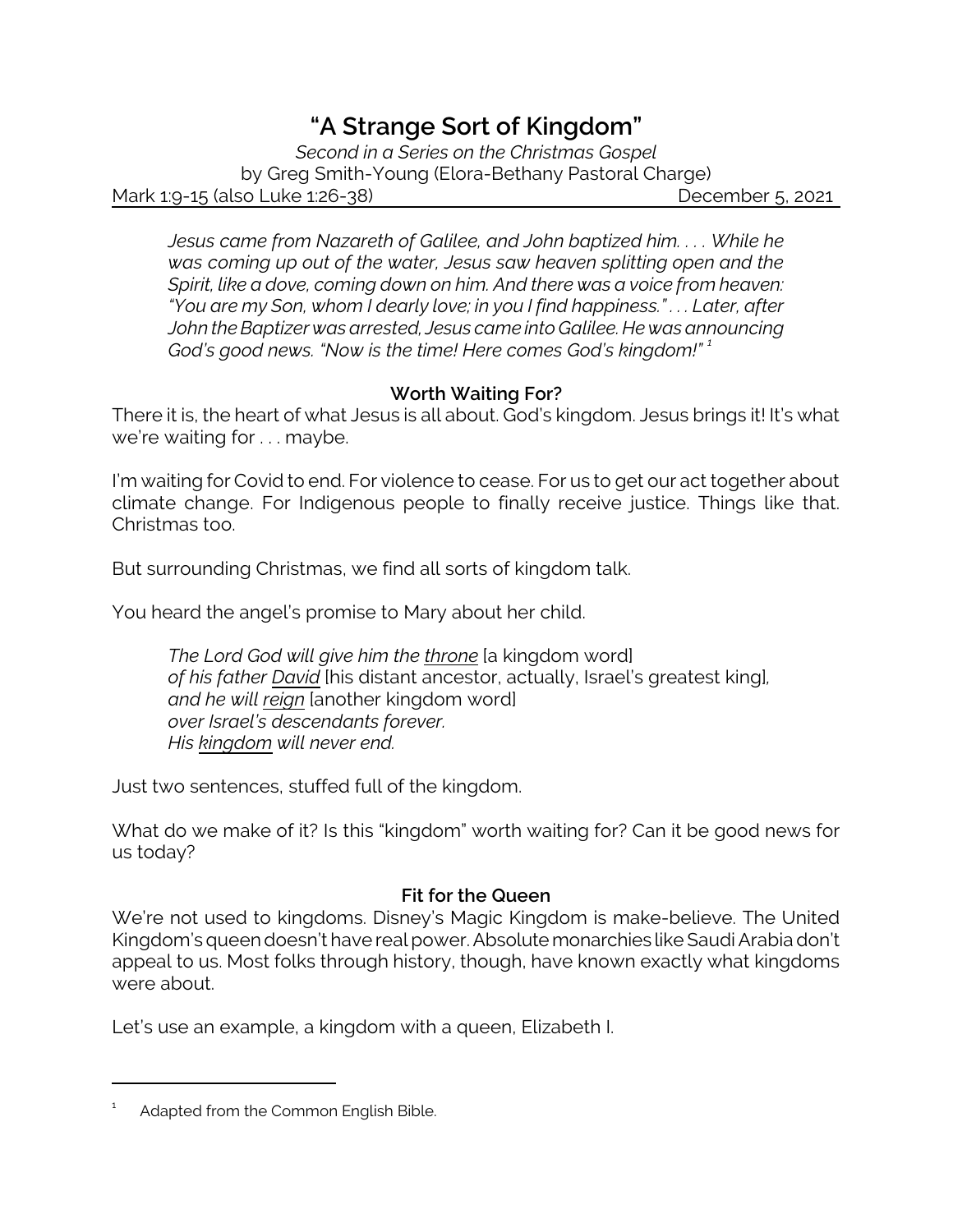A kingdom has a sovereign. Elizabeth's grandfather gained power by winning the War of the Roses. She inherited power when her dad King Henry VIII, who had beheaded her mother, died, and then her little brother King Edward VI died, then her cousin Queen Jane was executed, then her older sister Queen Mary died. Elizabeth became sovereign by not dying!

A kingdom is a territory. Elizabeth ruled England, Wales, and Ireland.

A kingdom is a people, loyal to the sovereign. But Elizabeth's subjects were deeply divided by religion and nationality. Many, especially in Ireland, were not loyal to her. Still, she reigned for 44 years.

A sovereign is exclusive. There can only be one. If two claim power, it's a problem. Some wanted Elizabeth's cousin Mary of Scotland to be queen instead. So eventually, Mary lost her head!

A sovereign protects the kingdom. That's job #1. Elizabeth's England faced invasion by Spain. Heroism, a bit of luck, and a good storm saved them from the Armada.

Elizabeth's capital was London, but she moved around. She'd see what was going on, and show her majesty. It was cheaper too! She would visit her nobles, bringing her whole entourage, and make them foot the bill!

When the queen was coming, everything was readied for her. Her favourite foods in the pantry. Her personal playlist downloaded for the lute-player. Her favourite passtimes arranged. Everything was oriented to what the queen wanted. Wherever the queen went, there was her kingdom in miniature. Everything was done her way, fit for the queen.<sup>2</sup>

These days, is this what we're waiting for? A kingdom like Elizabeth's?

## **Thy Kingdom Come**

What about Mary in Nazareth? What were she and her people waiting for?

God's Kingdom.

For generations they had endured oppression and humiliation under foreign emperors and tyrants. Even when one of their own had ruled, things were not right.

But sometime soon, they hoped, the new king would arise. Israel's prophets had promised. The Messiah! He would come from the royal family of the great King David.

<sup>2</sup> John P. Bowen, The Unfolding Gospel: How the Good News makes sense of Discipleship, Church, Mission, and Everything Else (Minneapolis MN: Fortress, 2021), 19.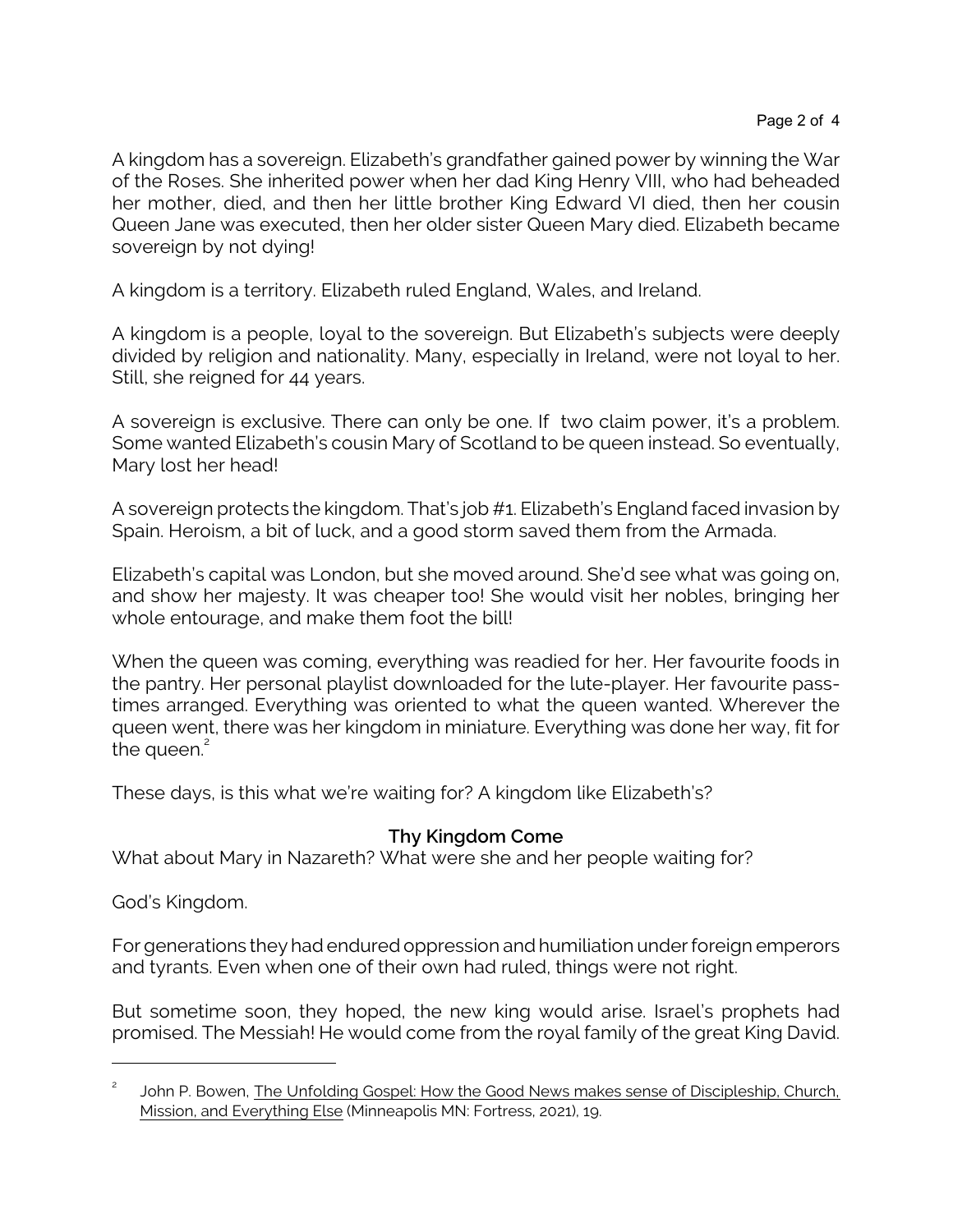God would establish his sovereignty.

The Messiah would rule a territory. He would unite Judah, Samaria, and Galilee, and regain all the lands God had promised.

The Messiah would restore the people. The descendants of Israel, the twelve tribes, he would bring them back together. All who were faithful to God's covenants would belong.

Only the Messiah would rule. No pretenders or rivals could challenge him.

The Messiah would protect them. He would rescue them from their enemies, the powers that inflict violence, oppression, and humiliation.

The Messiah would make a kingdom fit for the true King. God! It would be God's Kingdom. Everything would be done God's way. Peace. Justice. Mercy. Wholeness. Flourishing. Faithfulness. Goodness. This is what it is like when God rules.

Can you see why people were waiting for this? Would you?

Jesus comes along, announcing this gospel good news, "*Here comes God's kingdom!* People start wondering. Can it finally be here? Can this Jesus be the Messiah? The angel said so. John the Baptizer thought so.

Is this what we've been waiting for?

#### **A Strange Sort of Kingdom**

But what Jesus ends up bringing, and doing, and being, is so strangely different from what they, or anyone, was expecting?

He descends from King David. God's Spirit rests on him. He has God's approval! *"'You are my Son, my Beloved. With you I am well pleased.'"* But his beginnings are so small. Instead of nobles, his birth is attended by animals. He grows up in Nazareth, which is nothing. His family are nobodies. Strange credentials for the Messiah to carry.

The Messiah-King will battle to protect the people. But Jesus does rejects violence. Instead of striking blows, he turns his cheek. He does not crush his human enemies; he loves and forgives them. Strange ways for the Messiah to fight.

The Messiah-King will rule. Jesus is born under King Herod's rule, who then unleashes terror, forcing Jesus' family to flee. Years later, Jesus stands before Herod's son, but in chains. Jesus ends up executed by the authority of the Roman emperor who rules over them all. Atop Jesus' cross they wrote, *"King of the Jews!"* It's a joke. He dies, shamed and defeated. Then he rises from the dead! But he shows himself to hardly